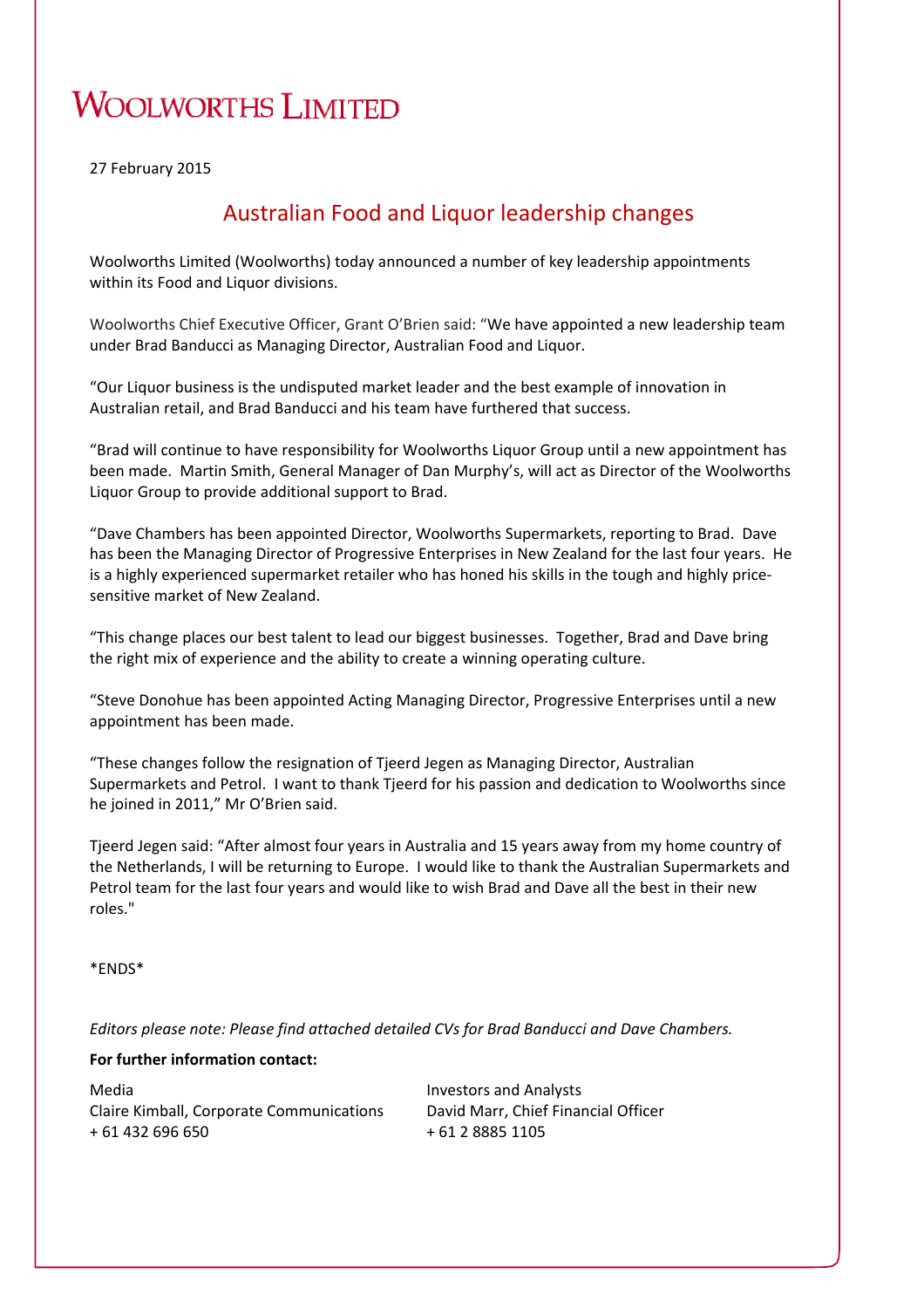# **WOOLWORTHS LIMITED**

## **Brad Banducci**

Managing Director, Australian Food and Liquor



Brad Banducci is the Managing Director, Australian Food and Liquor.

Brad was appointed Managing Director of the Woolworths Liquor Group in 2012 and will continue to lead the Liquor team until a new appointment is made.

Brad joined Woolworths in 2011 after the acquisition of the Cellarmasters Group, a wine direct retail and production company. Brad was Chief Executive Officer of Cellarmasters from 2007 to 2011.

Prior to this, Brad was the Chief Financial Officer and Director of Tyro Payments and a Vice President and Managing Director with The Boston Consulting Group (BCG) where he was a core member of their retail practice for 15 years. In his time at BCG he worked on a number of acquisition and improvement programs with many of the world's leading retailers.

Brad has a Master of Business Administration from the Australian Graduate School of Management and received Bachelor of Law and Bachelor of Commerce degrees from the University of KwaZulu‐Natal.

A South African by birth, Brad moved to Australia 25 years ago. Brad has retail in his blood. Growing up, he worked in both his mother's and father's retail businesses during his school and university years.

Brad's passion outside of work is wine making and he owns an interest in a winery in Central Otago, New Zealand.